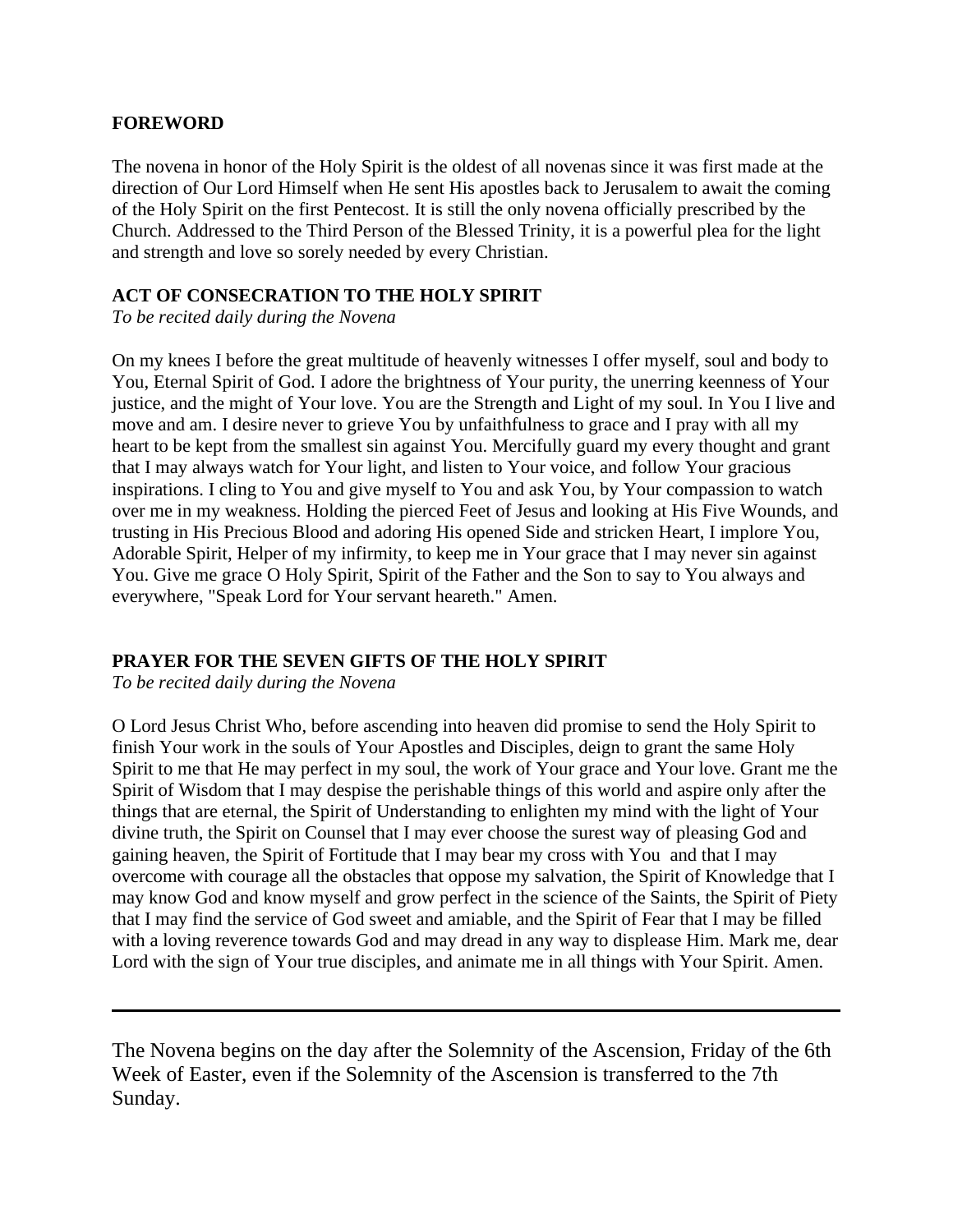**FIRST DAY** (Friday after Ascension or Friday of 6th Week of Easter)

*Holy Spirit! Lord of Light! From Your clear celestial height, Your pure beaming radiance give!*

# **The Holy Spirit**

Only one thing is important -- eternal salvation. Only one thing, therefore, is to be feared--sin? Sin is the result of ignorance, weakness, and indifference The Holy Spirit is the Spirit of Light, of Strength, and of Love. With His sevenfold gifts He enlightens the mind, strengthens the will, and inflames the heart with love of God. To ensure our salvation we ought to invoke the Divine Spirit daily, for "The Spirit helpeth our infirmity. We know not what we should pray for as we ought. But the Spirit Himself asketh for us."

## **Prayer**

Almighty and eternal God, Who hast vouchsafed to regenerate us by water and the Holy Spirit, and hast given us forgiveness all sins, vouchsafe to send forth from heaven upon us your sevenfold Spirit, the Spirit of Wisdom and Understanding, the Spirit of Counsel and fortitude, the Spirit of Knowledge and Piety, and fill us with the Spirit of Holy Fear. Amen.

Our Father and Hail Mary ONCE. Glory be to the Father SEVEN TIMES. [Act of Consecration, Prayer for the Seven Gifts](https://www.ewtn.com/legacy/devotionals/pentecost/seven.htm)

# **SECOND DAY (**Saturday of 6th Week of Easter)

*Come. Father of the poor. Come, treasures which endure; Come, Light of all that live!*

### **The Gift of Fear**

The gift of Fear fills us with a sovereign respect for God, and makes us dread nothing so much as to offend Him by sin. It is a fear that arises, not from the thought of hell, but from sentiments of reverence and filial submission to our heavenly Father. It is the fear that is the beginning of wisdom, detaching us from worldly pleasures that could in any way separate us from God. "They that fear the Lord will prepare their hearts, and in His sight will sanctify their souls."

### **Prayer**

Come, O blessed Spirit of Holy Fear, penetrate my inmost heart, that I may set you, my Lord and God, before my face forever, help me to shun all things that can offend You, and make me worthy to appear before the pure eyes of Your Divine Majesty in heaven, where You live and reign in the unity of the ever Blessed Trinity, God world without end. Amen.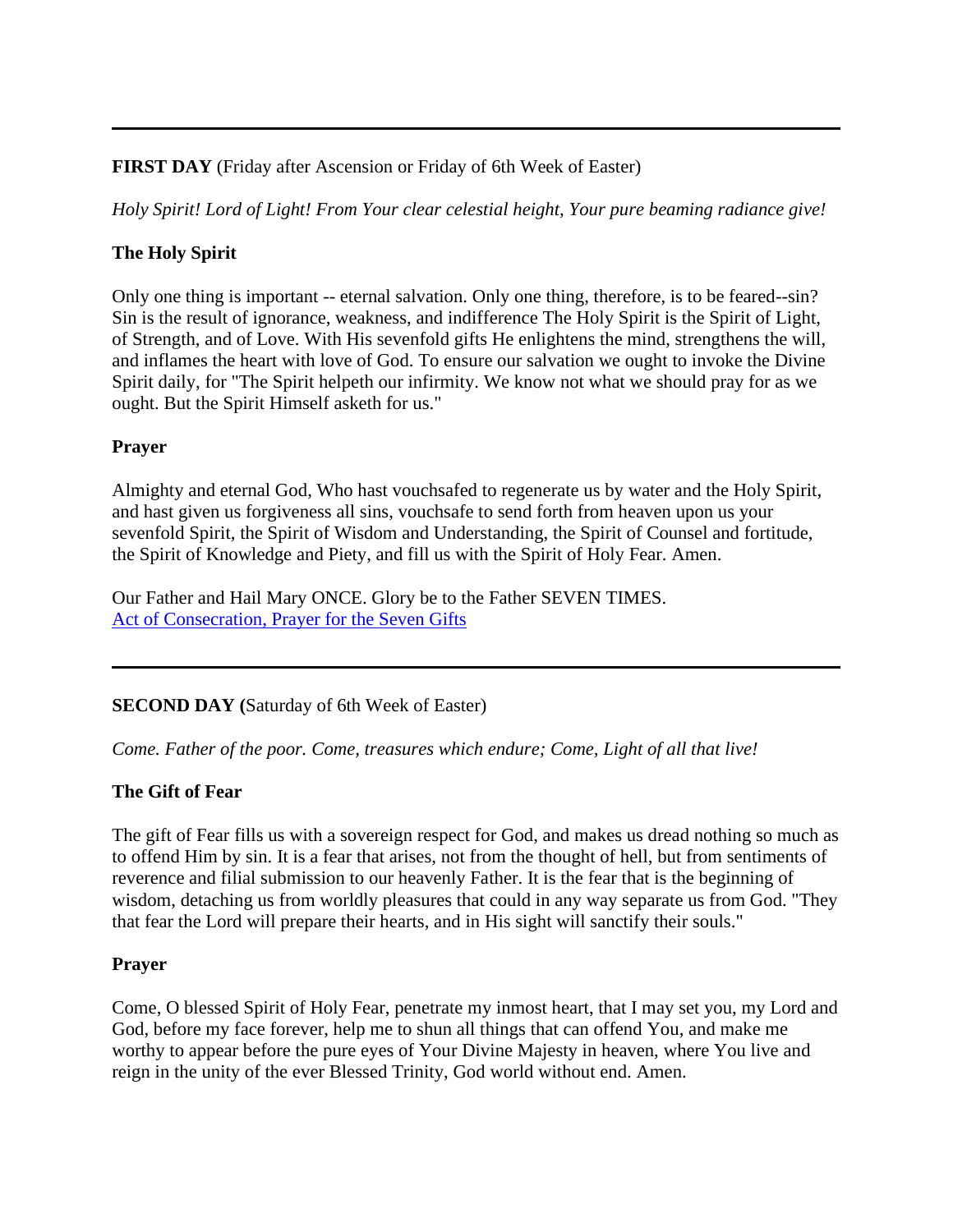Our Father and Hail Mary ONCE. Glory be to the Father SEVEN TIMES. [Act of Consecration, Prayer for the Seven Gifts](https://www.ewtn.com/legacy/devotionals/pentecost/seven.htm)

### **THIRD DAY** (7th Sunday of Easter or transferred Ascension)

*Thou, of all consolers best, Visiting the troubled breast, Dost refreshing peace bestow.*

### **The Gift of Piety**

The gift of Piety begets in our hearts a filial affection for God as our most loving Father. It inspires us to love and respect for His sake persons and things consecrated to Him, as well as those who are vested with His authority, His Blessed Mother and the Saints, the Church and its visible Head, our parents and superiors, our country and its rulers. He who is filled with the gift of Piety finds the practice of his religion, not a burdensome duty, but a delightful service. Where there is love, there is no labor.

### **Prayer**

Come, O Blessed Spirit of Piety, possess my heart. Enkindle therein such a love for God, that I may find satisfaction only in His service, and for His sake lovingly submit to all legitimate authority. Amen.

Our Father and Hail Mary ONCE. Glory be to the Father SEVEN TIMES. [Act of Consecration, Prayer for the Seven Gifts](https://www.ewtn.com/legacy/devotionals/pentecost/seven.htm)

# **FOURTH DAY** (Monday, 7th Week of Easter)

### *Thou in toil art comfort sweet, Pleasant coolness in the heat, solace in the midst of woe.*

The Gift of Fortitude By the gift of Fortitude the soul is strengthened against natural fear, and supported to the end in the performance of duty. Fortitude imparts to the will an impulse and energy which move it to under take without hesitancy the most arduous tasks, to face dangers, to trample under foot human respect, and to endure without complaint the slow martyrdom of even lifelong tribulation. "He that shall persevere unto the end, he shall be saved."

### **Prayer**

Come, O Blessed Spirit of Fortitude, uphold my soul in time of trouble and adversity, sustain my efforts after holiness, strengthen my weakness, give me courage against all the assaults of my enemies, that I may never be overcome and separated from Thee, my God and greatest Good. Amen.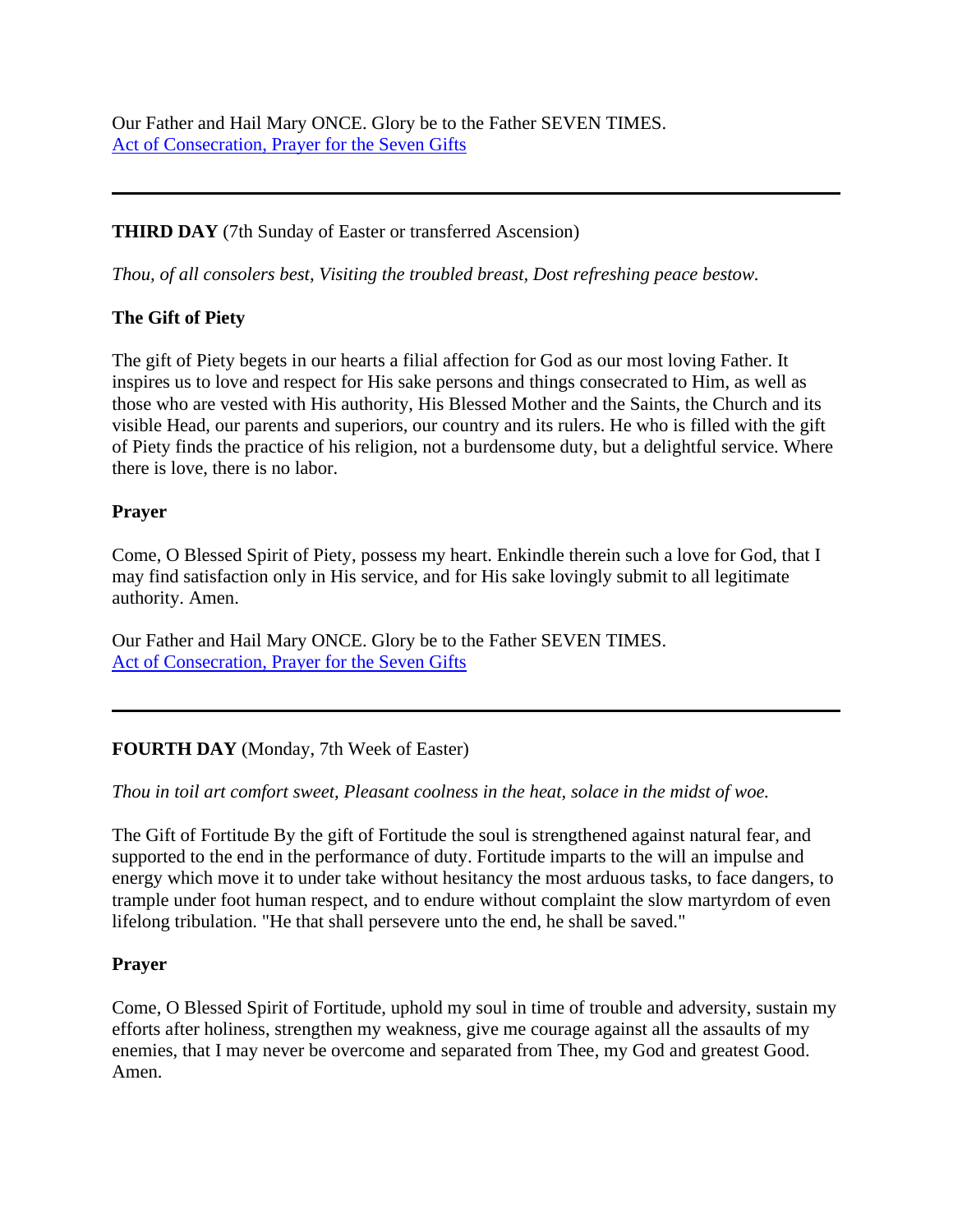# **FIFTH DAY** (Tuesday, 7th Week of Easter)

*Light immortal! Light Divine! Visit Thou these hearts of Thine, And our inmost being fill!*

## **The Gift of Knowledge**

The gift of Knowledge enables the soul to evaluate created things at their true worth--in their relation to God. Knowledge unmasks the pretense of creatures, reveals their emptiness, and points out their only true purpose as instruments in the service of God. It shows us the loving care of God even in adversity, and directs us to glorify Him in every circumstance of life. Guided by its light, we put first things first, and prize the friendship of God beyond all else. "Knowledge is a fountain of life to him that possesseth it."

### **Prayer**

Come, O Blessed Spirit of Knowledge, and grant that I may perceive the will of the Father; show me the nothingness of earthly things, that I may realize their vanity and use them only for Thy glory and my own salvation, looking ever beyond them to Thee, and Thy eternal rewards. Amen.

Our Father and Hail Mary ONCE. Glory be to the Father SEVEN TIMES. [Act of Consecration, Prayer for the Seven Gifts](https://www.ewtn.com/legacy/devotionals/pentecost/seven.htm)

# **SIXTH DAY** (Wednesday, 7th Week of Easter)

*If Thou take Thy grace away, nothing pure in man will stay, All his good is turn'd to ill.*

# **The Gift of Understanding**

Understanding, as a gift of the Holy Spirit, helps us to grasp the meaning of the truths of our holy religion BY faith we know them, but by Understanding we learn to appreciate and relish them. It enables us to penetrate the inner meaning of revealed truths and through them to be quickened to newness of life. Our faith ceases to be sterile and inactive, but inspires a mode of life that bears eloquent testimony to the faith that is in us; we begin to "walk worthy of God in all things pleasing, and increasing in the knowledge of God."

### **Prayer**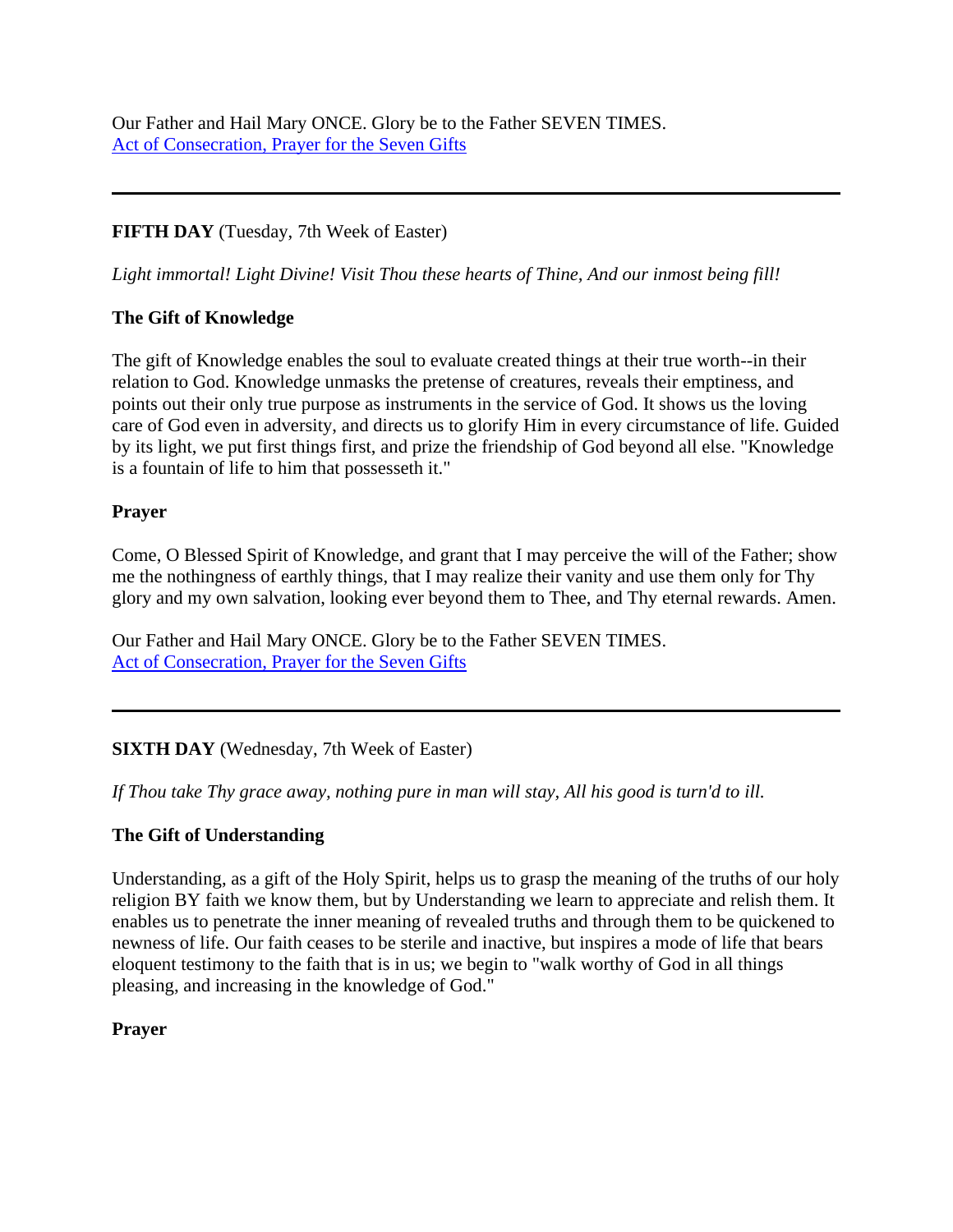Come, O Spirit of Understanding, and enlighten our minds, that we may know and believe all the mysteries of salvation; and may merit at last to see the eternal light in Thy Light; and in the light of glory to have a clear vision of Thee and the Father and the Son. Amen.

Our Father and Hail Mary ONCE. Glory be to the Father SEVEN TIMES. [Act of Consecration, Prayer for the Seven Gifts](https://www.ewtn.com/legacy/devotionals/pentecost/seven.htm)

# **SEVENTH DAY** (Thursday, 7th Week of Easter)

*Heal our wounds--our strength renews; On our dryness pour Thy dew, Wash the stains of guilt away.*

## **The Gift of Counsel**

The gift of Counsel endows the soul with supernatural prudence, enabling it to judge promptly and rightly what must done, especially in difficult circumstances. Counsel applies the principles furnished by Knowledge and Understanding to the innumerable concrete cases that confront us in the course of our daily duty as parents, teachers, public servants, and Christian citizens. Counsel is supernatural common sense, a priceless treasure in the quest of salvation. "Above all these things, pray to the Most High, that He may direct thy way in truth."

### **Prayer**

Come, O Spirit of Counsel, help and guide me in all my ways, that I may always do Thy holy will. Incline my heart to that which is good; turn it away from all that is evil, and direct me by the straight path of Thy commandments to that goal of eternal life for which I long.

Our Father and Hail Mary ONCE. Glory be to the Father SEVEN TIMES. [Act of Consecration, Prayer for the Seven Gifts](https://www.ewtn.com/legacy/devotionals/pentecost/seven.htm)

# **EIGHTH DAY** (Friday**,** 7th Week of Easter)

*Bend the stubborn heart and will, melt the frozen warm the chill. Guide the steps that go astray!*

# **The Gift of Wisdom**

Embodying all the other gifts, as charity embraces all the other virtues, Wisdom is the most perfect of the gifts. Of wisdom it is written "all good things came to me with her, and innumerable riches through her hands." It is the gift of Wisdom that strengthens our faith, fortifies hope, perfects charity, and promotes the practice of virtue in the highest degree. Wisdom enlightens the mind to discern and relish things divine, in the appreciation of which earthly joys